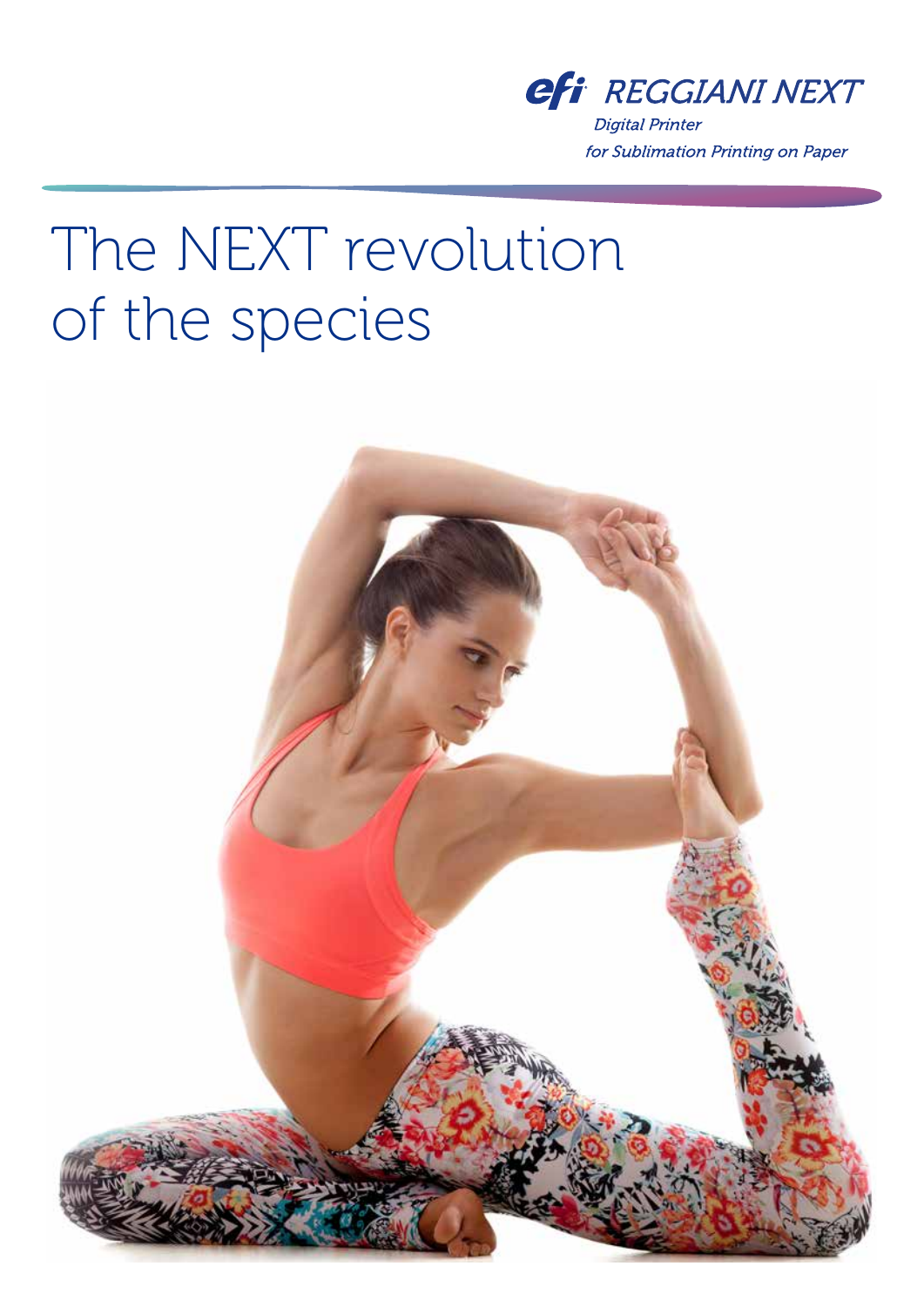## Revolutionising the future

EFI<sup>™</sup> Reggiani industrial beltless digital printer, prints on paper for transfer with four double heads and very brilliant colors.

The NEXT printer can manage 3,000 l/m paper roll thanks to its strong mechanical structure for 24 hours/day.

### At a glance

- Printing width from 185 to 340 cm
- Drop size from 4 to 72 pl
- DPI from 300 up to 2400
- Paper weight from 45 to 140 gr/sqm
- Media feed (Entry):
- standard roll unwinder up to ø 450 mm for 185 cm
- standard roll unwinder up to ø 350 mm for 340 cm
- Media take-up (Exit):
- standard roll winder up to ø 450 mm for 185 cm
- standard roll winder up to  $\varnothing$  350 mm for 340 cm
- Dryer: electrically heated plate

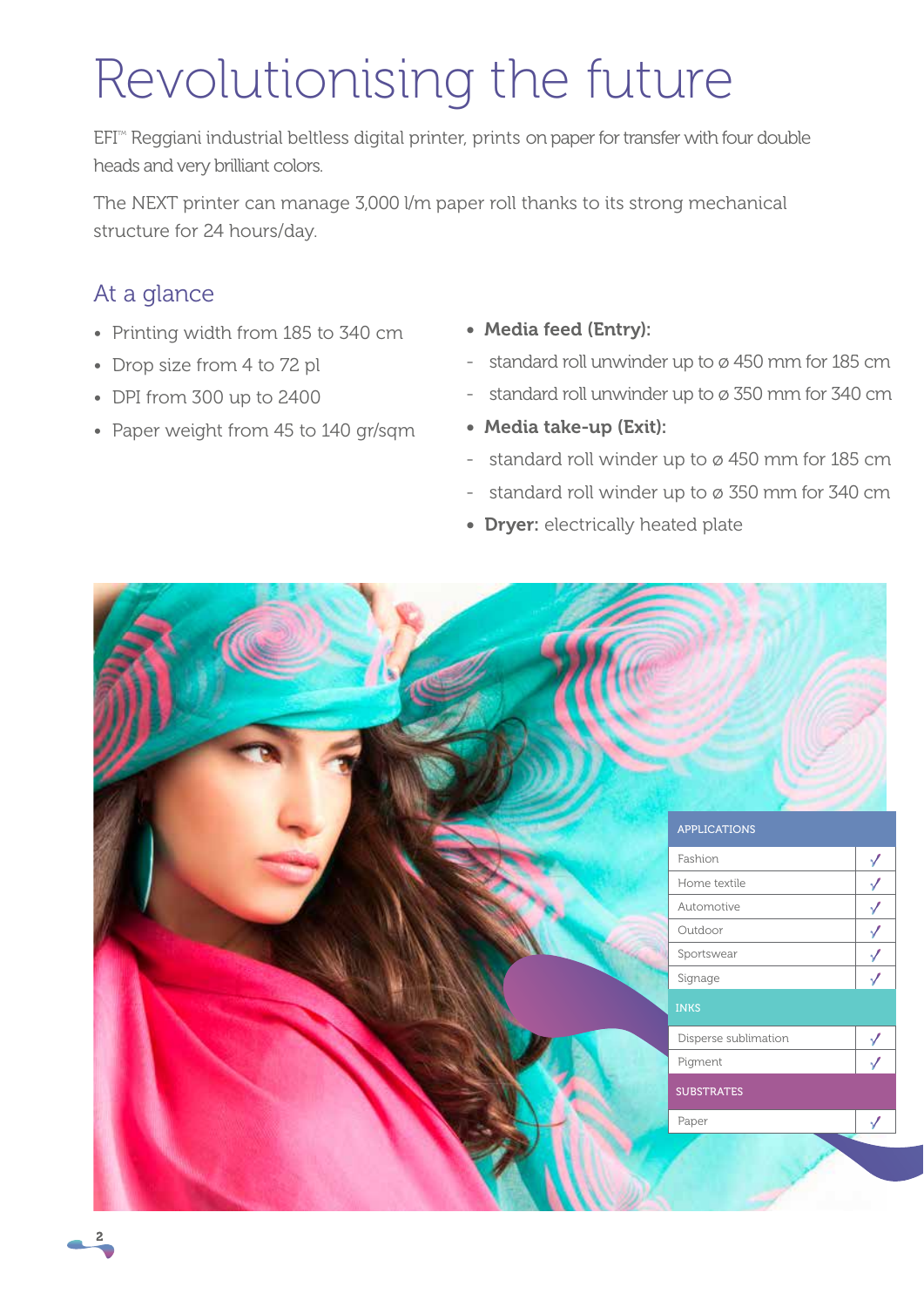

#### *Features*

- All in one: ink system, electrical cabinet, dryer
- Small footprint
- Ink management: in line double degassing and filtering
- Full variable drop size
- High-efficiency dryer
- Head crash protective system

#### *Advantages*

- Both for sampling and production
- Multiple customisations available
- Quick answer to production requests
- No need of head alignment
- Low maintenance costs
- Lowest cost per metre in its category
- Easy maintenance
- Easy access to main machine modules
- Easy to use
- Easy colour refill
- Suitable for 24/7 production
- One operator can manage multiple machines
- High-efficiency head wiping
- Real time image processing
- Ink system open to certified suppliers
- Embedded colour feeding
- Self-cleaning
- Software open to main RIP vendors

#### *Improvements*

- New high-efficiency dryer
- New design
- New electronic and user interface. Diagnostic embedded
- New enhanced ink recovery system, up to 95% of ink saving
- Improved and simplified head layout

Fiery proServer optimised for EFI Reggiani printers (optional)